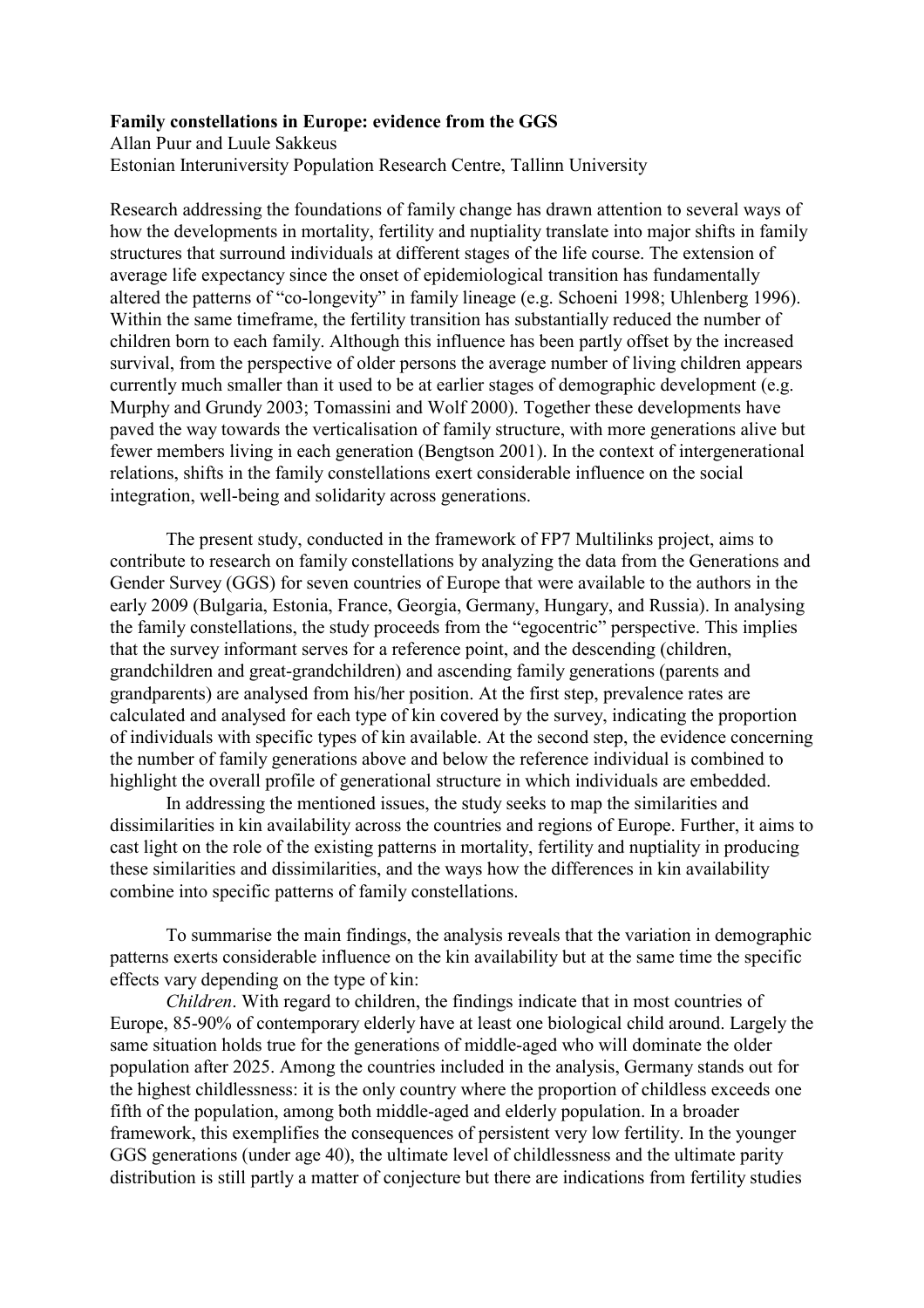that the diversity across countries and regions is bound to increase rather than decrease across Europe. This implies that one should expect more countries with reduced availability of children in the future.

 Compared to fertility, differences in longevity were found to exert only a minor influence on child availability. Even in the countries with the highest mortality included in the analysis (e.g. Russian Federation), the difference between the proportion of elderly having children ever-born and surviving does not exceed 3-4%. However, nearly one in five persons aged 70-79 had lost at least one child in these countries. The discrepancy between the two types of measures highlights the protective role of a larger family in the old age.

Parents. Consistent with the levels and trends in life expectancy, the lowest prevalence of parental ties is characteristic of countries with prolonged mortality stagnation, exemplified by the Russian Federation (60.7%). However, the cross-country variation in the availability of parents does not display a straightforward east-west gradient as the highest prevalence of ascending intergenerational ties is found in Bulgaria (70% with at least one parent alive), followed by France (69%). This finding draws attention to the fact that there are yet other factors aside mortality — the timing of childbearing in the parental generation — which shape the availability of ascending kin. Compared to the availability of children, the overall variability in parental ties appears somewhat smaller. From the conceptual point of view, the latter observation lends support for the assertion that of the two major components of generational replacement, fertility assumes a more dynamic role in moulding the crossnational differences in contemporary family patterns.

In the life course perspective, the age-specific prevalence rates of kin availability draw attention to considerable diversity in the timing of the death of parents. Interpreted in the synthetic cohort framework, the observed variation translates into a spread of about 10 years in the age at which the loss of parent(s) occurs in contemporary Europe, with implications to length of the time-span people perform the role of sons and daughters and the stage of life course at which the transition to the position of "omega" generation is experienced.

Grandchildren. The prevalence of multigenerational ties appears indeed lower than the prevalence of relationships between adjacent generations. In contemporary Europe, roughly one third of the adult population aged 20-79 has entered grandparenthood. Across countries, the prevalence of grandchildren varies from 29% in Bulgaria and France to 36-37% in Estonia and the Russian Federation. Overall, the more advanced the stage of demographic ageing the country has reached, the higher tends to be the prevalence of multigenerational ties judged from the general measures.

 The transition to grandparenthood typically occurs in mid-life, with considerable variation across countries. In the Russian Federation, the proportion of grandparents amounts to 43% of the respondents in the middle-age group while in Germany the corresponding proportion is limited to only 22%. In the life course framework, this roughly translates to 10 year spread in the modal age of transition to grandparenthood in contemporary Europe. The pattern primarily stems from the differentials in the timing of childbearing, cumulated across two successive generations. Among older age groups, on the other hand, the cross-country differences in the prevalence of grandchildren converge to 6-7 percentage points. In all countries included in the analysis, the prevalence of grandchildren rises to 80% or higher. This finding underscores the role of grandparenthood as an essential part of contemporary family relations after midlife. From another angle, it seems that the increasing importance of multigenerational family ties in modern societies goes hand in hand with rise in the salience of the timing of life course events.

Grandparents. On average, in the countries included in the analysis, about one fifth of the population aged 20-79 has at least one parent still alive. Against the backdrop of the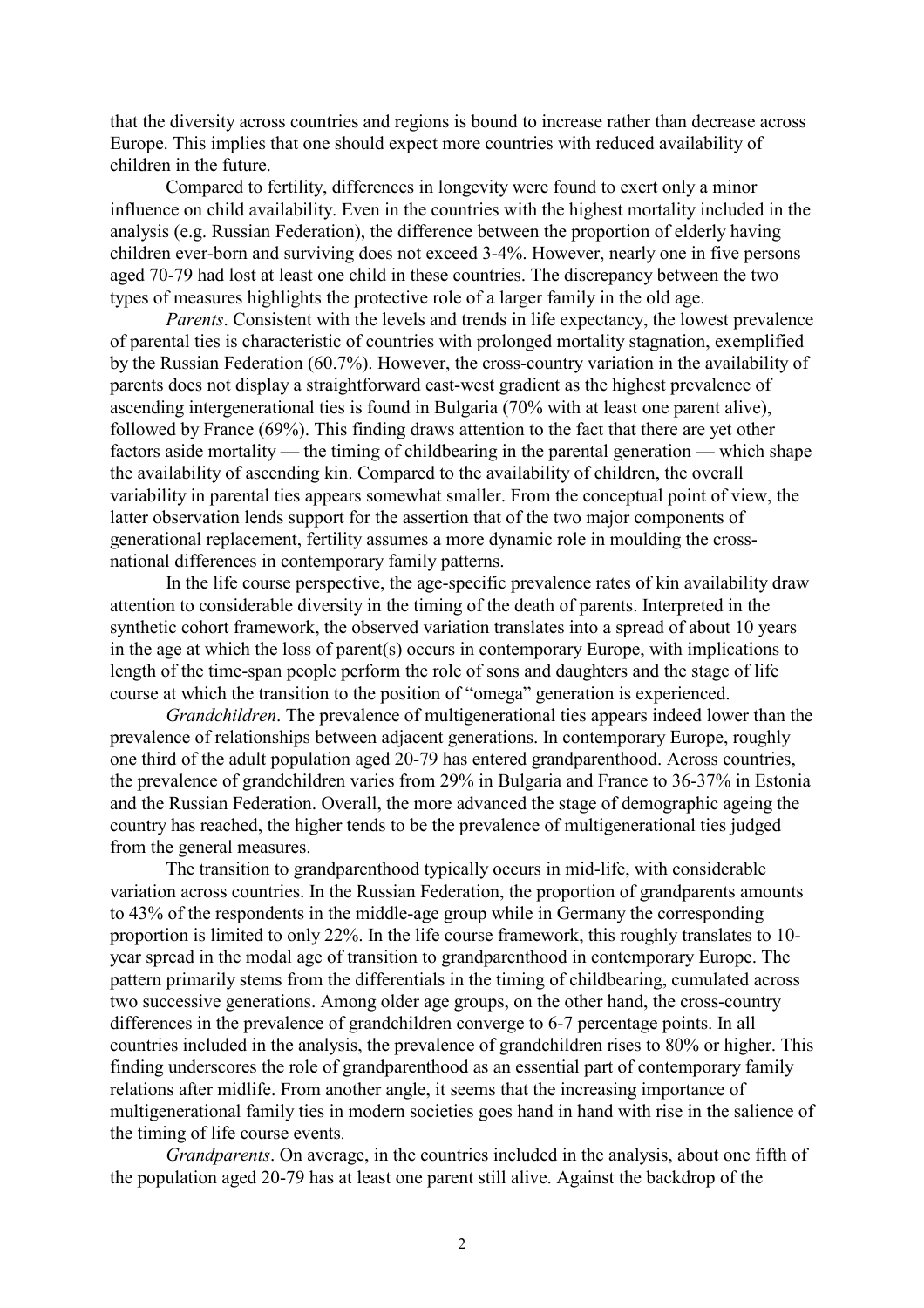prevalence of grandchildren, the lower availability of grandparents stems from the restriction of the survey sample to the adult population and the exclusion of children and adolescents. Regarding the overall prevalence of grandparent ties, the countries are quite clearly divided into two groups. In Bulgaria and France, 25-27% of the respondents had grandparent(s) still alive at the time of the survey. In the rest of the countries, the prevalence of grandparent ties appears noticeably lower (around 18%).

 The observed levels in the availability of grandparents imply that intergenerational ties between grandchildren and grandparents frequently span 3 or 4 decades with 1 or 2 of these decades involving adult grandparent/grandchild relationships. Unlike in the past, contemporary grandparents increasingly see their grandchildren grow up, complete education, start independent living, form their families and have children. This indeed introduces new dimensions and aspects into the grandparent-grandchild relationships and roles, further adding to the salience of multigenerational bonds in contemporary societies.

Great-grandchildren. According to GGS, the overall prevalence of greatgrandchildren does not exceed 5% among the population aged 20-79. Across countries, the highest levels are observed in the Russian Federation and Georgia (4.6% and 4.3%), the lowest levels (1.9% and 2.4%) are characteristic of Germany and France. This makes around 1/10 on the prevalence of grandchildren but it must be remembered that the GGS samples exclude the population aged 80+ among which the likelihood of having grandchildren are highest. The low overall prevalence of grandchildren, however, does not imply that the proportion of individuals having grandchildren is so low if focus on older age groups. In fact, after age 60 the age-specific prevalence starts to increase rapidly and in the oldest age group it reaches quite high levels after age 70. The top-ranking position of the Russian Federation (48% in the age group 75-79) again points to the salient role of rapid generational turnover in bringing about the multigenerational relationships.

 The above results resemble the patterns reported in historical studies for the ties with grandchildren. What this analogy tells in a more general fashion, is that in the demographic transition has added at least one layer to the vertical spread of an average family tree.

 The second part of the study provides a synthetic account of the family constellations. A convenient way towards such account is provided by the number of generations in family. In the countries included in the analysis, families consisting of three generations appear the most common. On average, three fifths of the respondents are embedded in that type of generational structure. Across countries, the variation in prevalence of three-generation families appears relatively small. In most countries, it ranges slightly above 60% (from 60% in France to 63% in Estonia). Only Germany features a somewhat lower prevalence of threegeneration families with 55%.

 A strong majority of the remainder of the respondents can be found in two- and fourgeneration families that make up an almost equal share among the population aged 20-79. On average, 2-generation families account for 18.2% and 4+ generation families make up 17.6% of the GGS respondents. The share of respondents living in five-generation families appears marginal. The proportion between the families with a more complex and simpler vertical structure seems to follow different pattern across countries. In Bulgaria, France and the Russian Federation, 4+generation families outnumber two-generation families. On the other hand, in Estonia, Georgia and Germany, the opposite appears the case. The least common family constellation appears one-generation family. On average, individuals in these families form 4% of the population aged 20-79. Across countries included in the analysis, the prevalence of one-generation families is the highest in Germany where it amounts to 7.8% of the population aged 20-79. In Estonia, France and Georgia, the likelihood of being a solo